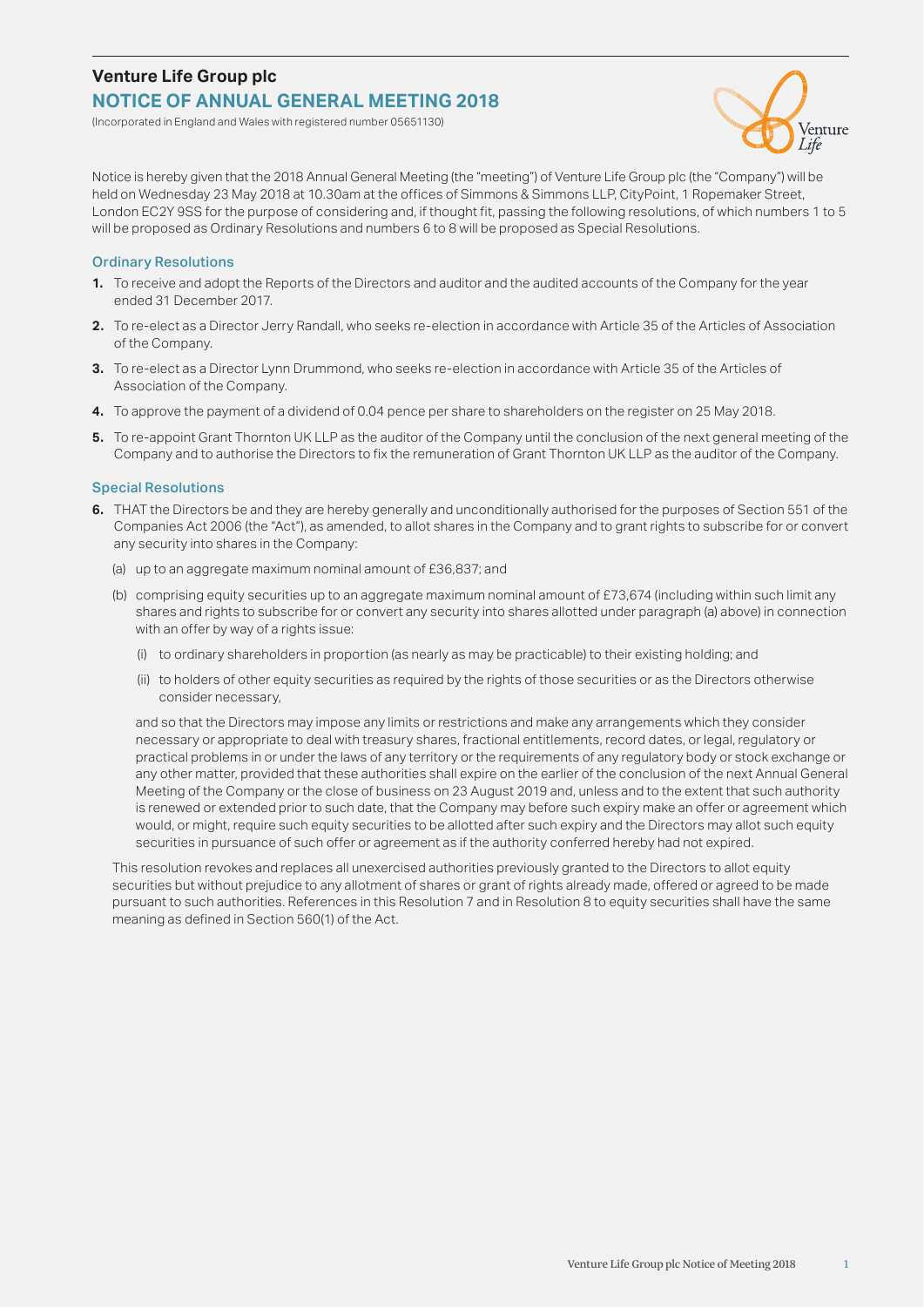## **NOTICE OF ANNUAL GENERAL MEETING 2018** CONTINUED

- **7.** THAT, if Resolution 6 is passed, the Directors be and they are hereby generally and unconditionally authorised pursuant to Section 570 of the Act to allot equity securities (as defined in Section 560(1) of the Act) for cash pursuant to the authority conferred by Resolution 7 above and/or sell equity securities if, immediately before such sale, such shares are held as treasury shares (within the meaning of Section 724(5) of the Act), free of the restriction in Section 561 (1) of the Act, provided that this power shall be limited to:
	- (a) the allotment or sale of equity securities in connection with a rights issue, open offer or other pre-emptive offer of equity securities (but in the case of the authority granted under paragraph (b) of Resolution 7, by way of a rights issue only):
		- (i) to ordinary shareholders in proportion (as nearly as may be) to their existing holding; and
		- (ii) to holders of other equity securities, as required by the rights of those securities, or as the Directors otherwise consider necessary,

 on such record date as may be prescribed by the Directors but subject to such exclusions or other arrangements as the Directors may deem necessary or expedient to deal with treasury shares, fractional entitlements, record dates, or legal, regulatory or practical problems in or under the laws of any territory or the requirements of any regulatory body or stock exchange or by virtue of shares being represented by depositary receipts or any other matter;

- (b) the allotment of equity securities in connection with the Company's share option schemes; and
- (c) the allotment (other than pursuant to subparagraphs (a) and (b) above) of equity securities up to an aggregate maximum nominal amount of £11,051,

 and this authority shall expire on the earlier of the conclusion of the next Annual General Meeting of the Company or the close of business on 23 August 2019 and, unless and to the extent that such authority is renewed or extended prior to such date, that the Company may before such expiry make an offer or agreement which would, or might, require equity securities to be allotted or to be sold after such expiry and the Directors may allot or sell equity securities in pursuance of such offer or agreement as if the authority conferred hereby had not expired.

 This resolution revokes and replaces all unexercised powers previously granted to the Directors of the Company to allot equity securities as if Section 561(1) of the Act did not apply but without prejudice to any allotment of equity securities or grant of rights already made, offered or agreed to be made pursuant to such authorities.

- **8.** The Company be and is hereby generally and unconditionally authorised for the purposes of Section 701 of the Act to make one or more market purchases (within the meaning of Section 693(4) of the Act) of ordinary shares of 0.3pence each in the capital of the Company ("Ordinary Shares"), provided that:
	- (i) the Company does not purchase under this authority more than 3,683,710 Ordinary Shares (representing 10% of the Company's issued ordinary share capital at the date of this notice);
	- (ii) the Company does not pay for each such Ordinary Share less than the nominal amount of such Ordinary Share at the time of purchase (exclusive of expenses); and
	- (iii) the Company does not pay for each such Ordinary Share more than 105% (exclusive of expenses) of the average closing mid-market prices of the Ordinary Shares as derived from the London Stock Exchange Daily Official List for the five business days immediately preceding the date on which the Company agrees to buy the share concerned,

 and this authority shall expire on the earlier of the conclusion of the next Annual General Meeting of the Company or the close of business on 23 August 2019, save that if the Company has agreed, before this authority expires, to purchase Ordinary Shares where the purchase will or may be executed after this authority expires (either wholly or in part), the Company may complete such purchase as if this authority had not expired. This resolution revokes and replaces all unexercised authorities previously granted to the Directors to purchase Ordinary Shares but without prejudice to any agreement to purchase Ordinary Shares already made, offered or agreed to be made pursuant to such authorities.

By order of the Board,

Peter Shepherd Company Secretary

Registered office: Venture House 2 Arlington Square Bracknell Berkshire RG12 1WA

29 March 2018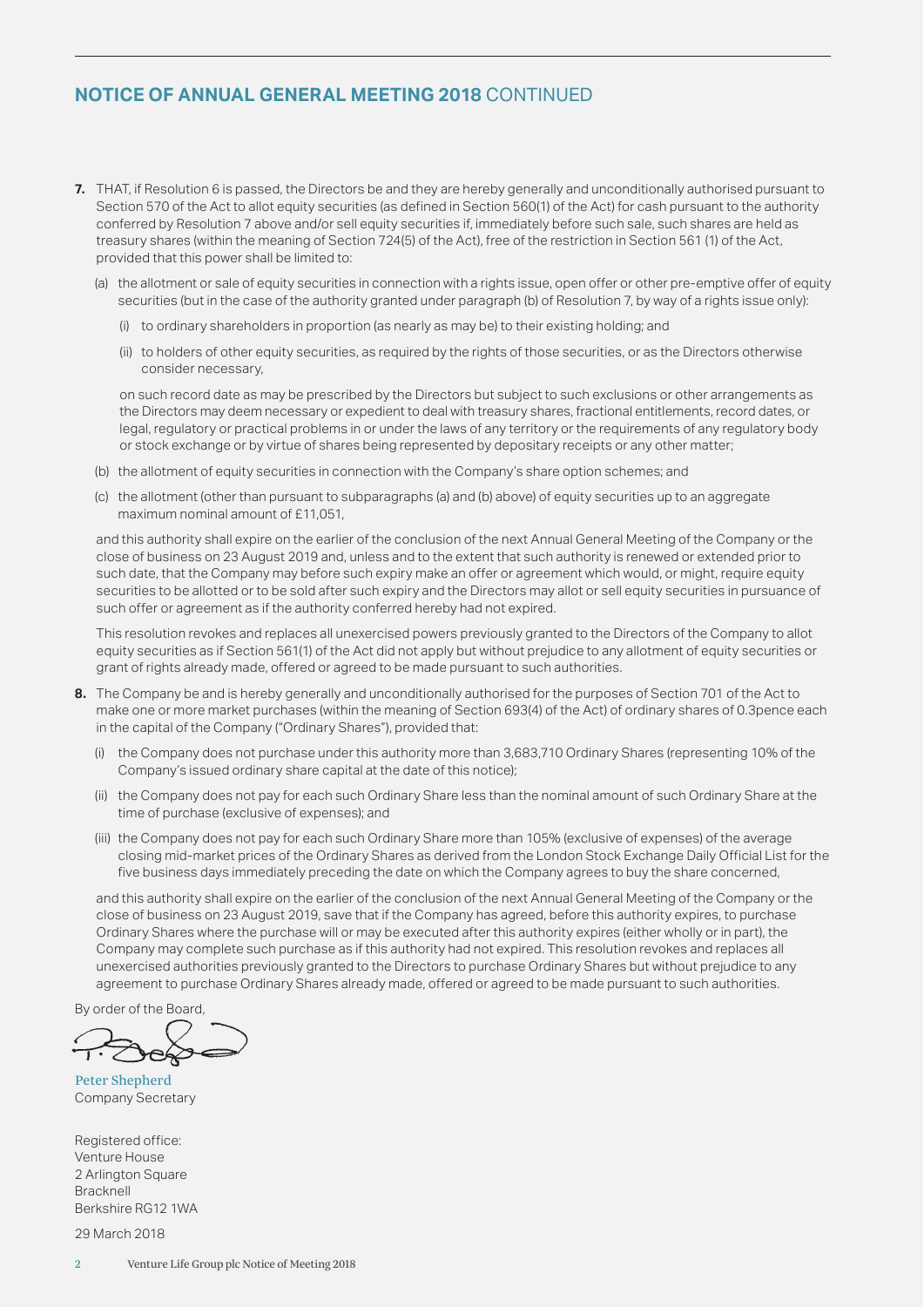## **NOTICE OF ANNUAL GENERAL MEETING 2018** CONTINUED

- **1.** You are entitled to appoint another person as your proxy to exercise all or any of your rights to attend, speak and vote at the meeting. You may appoint more than one proxy in relation to the meeting, provided that each proxy is appointed to exercise the rights attached to a different share or shares held by you.
- **2.** A proxy need not be a shareholder but must attend the meeting to represent you. If you wish to appoint someone other than the Chairman of the meeting, insert the name of the person you wish to appoint in block capitals in the space provided. Where you appoint someone other than the Chairman, you are responsible for ensuring that they attend the meeting and are aware of your voting intentions. If you wish your proxy to make any comments at the meeting on your behalf, you will need to appoint someone other than the Chairman and give them the relevant instructions directly.
- **3**. To appoint more than one proxy you may photocopy the proxy form. Please enter in the box next to the proxy holder's name, the number of shares in relation to which the proxy is authorised to act. If that box is left blank the proxy will be deemed to be authorised in respect of your full voting entitlement. Please also indicate by ticking the box provided if the proxy appointment is one of multiple appointments being given. All forms should be returned together in the same envelope.
- **4.** To be effective, the proxy form, fully completed, together with the power of attorney or any other authority under which it is executed (or a notarially certified copy), must be lodged with Link Asset Services PXS, 34 Beckenham Road, Beckenham, Kent BR3 4TU not later than 10.30am on 21 May 2018.
- **5.** If the shareholder is a corporation, the proxy form should be executed under its common seal, or signed on its behalf by a duly authorised officer or attorney.
- **6.** In the case of joint holders the signature on the proxy form of any one holder will suffice but where more than one of the joint holders purports to appoint a proxy, only the appointment submitted by the most senior holder will be accepted. Seniority is determined by the order in which the names of the joint holders appear in the Company's register of members in respect of the joint holding, with the first named being the most senior.
- **7.** Any alteration to the proxy form should be initialled.
- **8.** The completion and return of the proxy form will not prevent a shareholder from attending the meeting and voting in person.
- **9.** Addresses (including electronic addresses) in this document are included strictly for the purposes provided and not for any other purposes.
- **10.** Pursuant to Regulation 41 of the Uncertificated Securities Regulations 2001, entitlement to attend and vote at the meeting and the number of votes which may be cast thereat will be determined by reference to the register of members of the Company as at close of business on 21 May 2018 or, if the meeting is adjourned, the register of members at the time which is two working days before the time for holding any adjourned meeting. Changes to entries on the register of members after that time shall be disregarded in determining the rights of any person to attend and vote at the meeting.
- **11.** CREST members who wish to appoint a proxy or proxies through the CREST electronic proxy appointment service may do so for the meeting and any adjournment(s) of the meeting by using the procedures described in the CREST Manual. CREST personal members or other CREST sponsored members, and those CREST members who have appointed a voting service provider(s), should refer to their CREST sponsor or voting service provider(s), who will be able to take the appropriate action on their behalf.
- **12.** In order for a proxy appointment or instruction made using the CREST service to be valid, the appropriate CREST message (a "CREST Proxy Instruction") must be properly authenticated in accordance with Euroclear UK & Ireland Limited's specifications and must contain the information required for such instructions, as described in the CREST Manual. The message, regardless of whether it constitutes the appointment of a proxy or an amendment to the instruction given to a previously appointed proxy must, in order to be valid, be transmitted so as to be received by Link Asset Services (ID RA 10) by not later than 10.30am on 21 May 2018. For this purpose, the time of receipt will be taken to be the time (as determined by the timestamp applied to the message by the CREST Applications Host) from which the Company's agent is able to retrieve the message by enquiry to CREST in the manner prescribed by CREST. After this time any change of instructions to proxies appointed through CREST should be communicated to the appointee through other means.
- **13.** CREST members and, where applicable, their CREST sponsors or voting service provider(s) should note that Euroclear UK & Ireland Limited does not make available special procedures in CREST for any particular messages. Normal system timings and limitations will therefore apply in relation to the input of CREST Proxy Instructions. It is the responsibility of the CREST member concerned to take (or, if the CREST member is a CREST personal member or sponsored member or has appointed any voting service provider(s), to procure that his CREST sponsor or voting service provider(s) take(s)) such action as is necessary to ensure that a message is transmitted by means of the CREST system by any particular time. In this connection, CREST members and, where applicable, their CREST sponsors or voting service providers are referred, in particular, to those sections of the CREST Manual concerning practical limitations of the CREST system and timings.
- **14**. The Company may treat as invalid a CREST Proxy Instruction in the circumstances set out in Regulation 35(5)(a) of the Uncertificated Securities Regulations 2001.